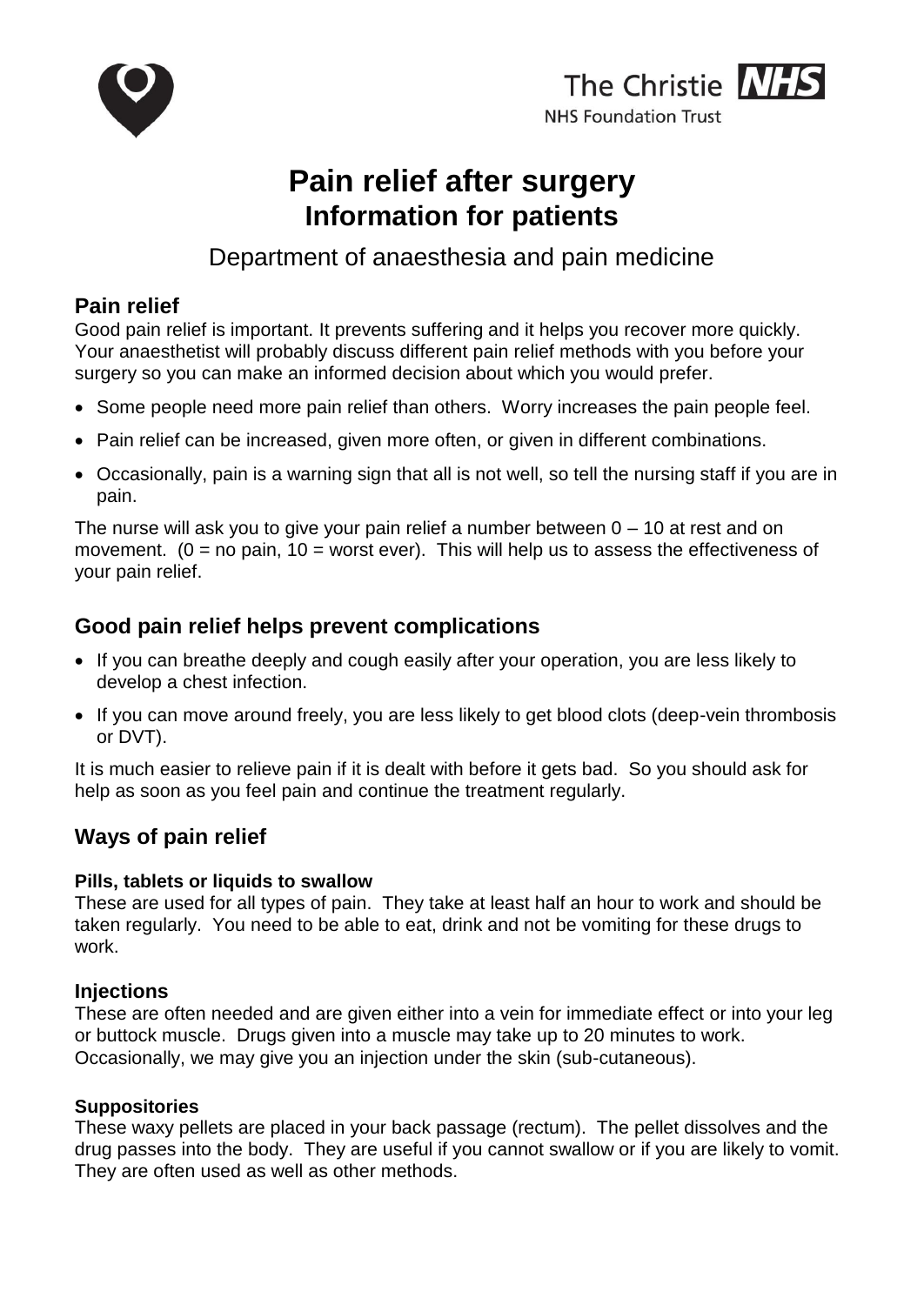#### **Patient-controlled analgesia (PCA)**

This is a method of using a machine that allows you to control your pain relief yourself. It has a pump which contains an opiate drug. The pump is linked to a handset which has a button. When you press the button, you receive a small dose of the drug painlessly into your cannula (plastic tube). If you would like more information ask for a leaflet on PCA.

#### **Local anaesthetics and regional blocks**

These types of anaesthesia can be very useful for relieving pain after surgery. More details are in the leaflet 'Epidurals for pain relief after surgery'.

### **Drugs you may receive**

#### **Opiates**

These are the drugs often used for severe pain. They include Morphine, Diamorphine, Codeine, Oxycodone, Tramadol and Fentanyl. They may be given as tablets, injections or patient-controlled analgesia. They may also be added to a spinal or epidural to give longer and better pain relief.

Some people have side effects – the most common include feeling sick, vomiting, constipation, and drowsiness. Larger doses can produce breathing problems and low blood pressure (hypotension).

The nursing staff will watch you closely for these. Side effects can be treated with other drugs. Your reaction to opiates may affect you considerably. One in three people find opiates unpleasant. If they make you very sick, controlling your pain may be more difficult.

Constipation can be a problem. We may give you laxatives to help with this. If it is something you are concerned about, ask the nurses, who will be able to help.

#### **Other pain-relieving drugs**

These include paracetamol and anti-inflammatory drugs such as Ibuprofen, Ketorolac and Diclofenac. They may be given as tablets, as suppositories or intravenously. Antiinflammatory drugs must be used cautiously by people with asthma, kidney disease, and heartburn or stomach ulcers.

### **Pain relief teams**

Most hospitals have a team of nurses and anaesthetists who specialise in pain relief after surgery. If you are having an operation, your anaesthetist will speak with you and explain your pain relief options. If you have any questions you may in the first instance ask the nurses and doctors on the ward. Your questions will be welcome. There are leaflets available about different types of pain relief. For further assistance the pain team may be contacted.

### **On discharge**

Some pain following surgery is to be expected; it is not unusual to feel general aches and pains. Surgical wound pain usually settles as the wound heals. You may be given pain relief medicines to take home. When you have settled back at home and are beginning to feel more comfortable, you may begin to reduce the dose and frequency of your pain medication. You are the only person who can judge your pain relief needs.

If you have any queries or worries regarding your pain or pain management contact your GP first. Your GP will be able to decide if you need to be referred back to The Christie.

Remember some pain medicines can make you constipated; it is important to maintain a regular bowel habit.